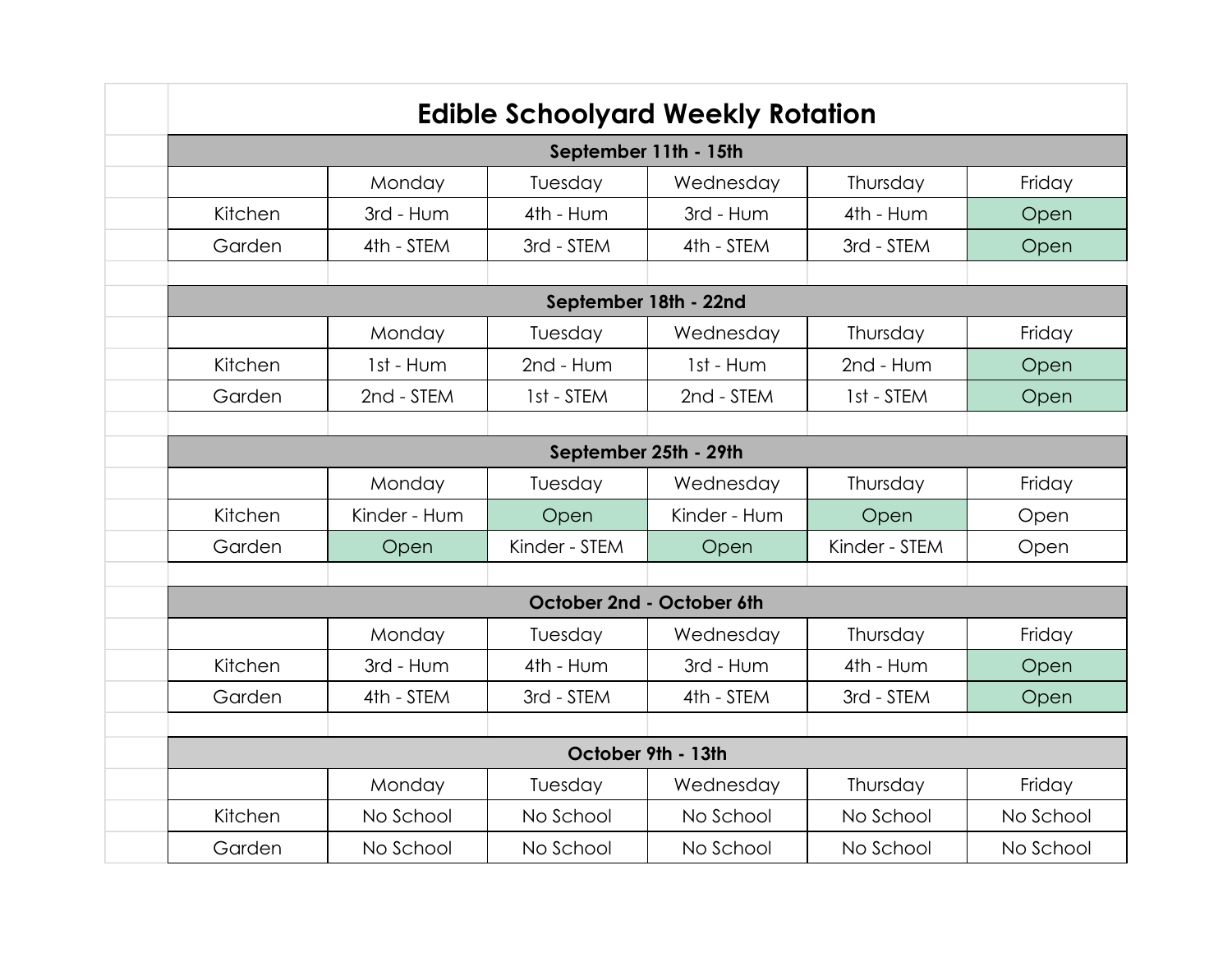| October 16th - 20th  |              |                             |              |               |           |  |  |
|----------------------|--------------|-----------------------------|--------------|---------------|-----------|--|--|
|                      | Monday       | Tuesday                     | Wednesday    | Thursday      | Friday    |  |  |
| Kitchen              | 1st - Hum    | 2nd - Hum                   | 1st - Hum    | 2nd - Hum     | Open      |  |  |
| Garden               | 2nd - STEM   | 1st - STEM                  | 2nd - STEM   | 1st - STEM    | Open      |  |  |
|                      |              |                             |              |               |           |  |  |
| October 23rd - 27th  |              |                             |              |               |           |  |  |
|                      | Monday       | Tuesday                     | Wednesday    | Thursday      | Friday    |  |  |
| Kitchen              | Kinder - Hum | Open                        | Kinder - Hum | Open          | Open      |  |  |
| Garden               | Open         | Kinder - STEM               | Open         | Kinder - STEM | Open      |  |  |
|                      |              |                             |              |               |           |  |  |
|                      |              | October 30th - November 3rd |              |               |           |  |  |
|                      | Monday       | Tuesday                     | Wednesday    | Thursday      | Friday    |  |  |
| Kitchen              | 3rd - Hum    | 4th - Hum                   | 3rd - Hum    | 4th - Hum     | Open      |  |  |
| Garden               | 4th - STEM   | 3rd - STEM                  | 4th - STEM   | 3rd - STEM    | Open      |  |  |
|                      |              |                             |              |               |           |  |  |
| November 6th - 10th  |              |                             |              |               |           |  |  |
|                      | Monday       | Tuesday                     | Wednesday    | Thursday      | Friday    |  |  |
| Kitchen              | 1st - Hum    | 2nd - Hum                   | 1st - Hum    | 2nd - Hum     | No School |  |  |
| Garden               | 2nd - STEM   | 1st - STEM                  | 2nd - STEM   | 1st - STEM    |           |  |  |
|                      |              |                             |              |               |           |  |  |
| November 13th - 17th |              |                             |              |               |           |  |  |
|                      | Monday       | Tuesday                     | Wednesday    | Thursday      | Friday    |  |  |
| Kitchen              | Kinder - Hum | Open                        | Kinder - Hum | Open          | Open      |  |  |
| Garden               | Open         | Kinder - STEM               | Open         | Kinder - STEM | Open      |  |  |
|                      |              |                             |              |               |           |  |  |